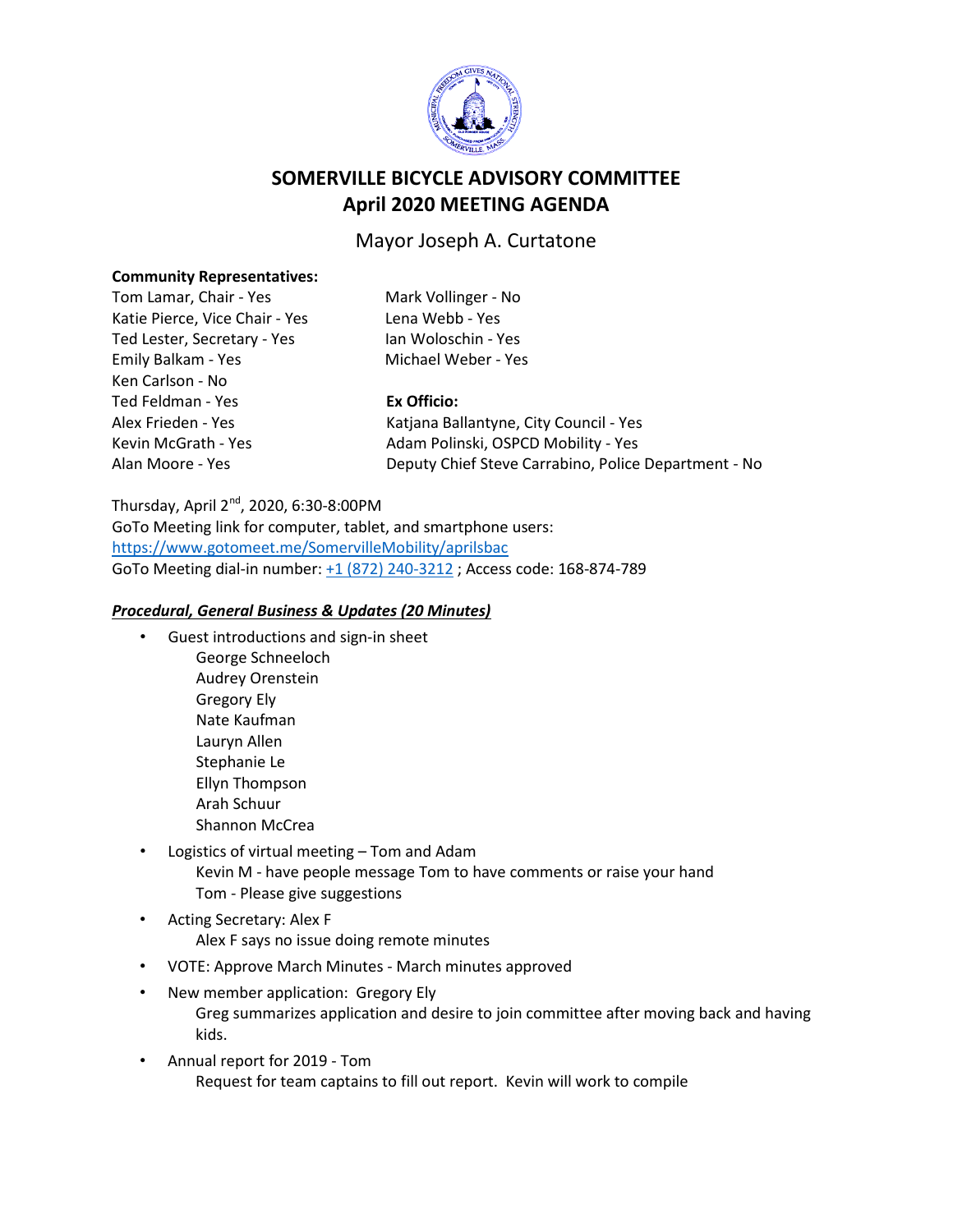Kevin - What is time to get to city? Tom: Internal deadline to get content two weeks after last meeting which we met.

Tom - Adam is there a city deadline? Adam: Really up to you, usually by bike month kickoff Tom and Kevin plan to follow up around annual report.

• Upcoming events and calls for volunteers

Emily - Should we still be planning for spring rides? Tom: Not a good idea to plan events for spring events including rides. Possibly late may or june. No large gatherings soon.

Arah - Thanks for all the help planning Healey school event despite it getting cancelled at the last minute.

Ian - hopeful for bike breakfast for May, still planning

Alan - Art beat, friends of community path have table on community path during art beat. Do we still want a table there? Alan will remind us when it is close to decision time.

### *Education and Encouragement (10 min)*

• Changes to Bike Month Kickoff and Bike Talk - Ken

Ken not here, Michael Weber giving updates. No update on bike month as Ken is working on it. Working on bike talk that is virtual for April 14th. Encourages everyone to join Arah - Tentative date for bike month kick for September 13th.

• Opportunities for the community to help with food pantry deliveries, etc. - Arah Shape up Somerville and other groups are organizing to get food to those that are food insecure.

Several opportunities to deliver food to those that can't leave. First through Cambridge Bike Safety.

Mutual aid for somerville and medford (MAMAS), primarily delivery through cars, trying to see if we can do it by bike. Doing deliveries weekly. Reach out to Arah if you are interested in volunteering.

Tom - Have we posted about this on social media?

Arah - Not yet, some of these are still shaping up.

### *City Update (60 min) – Adam*

- Status of ongoing projects
	- o Adam: State projects GLX and Beacon are still under construction
	- o Somerville Ave on hold
	- o Made call to stop all work except for emergency work.
	- o Evolving situation, things are changing day to day.
	- o Mobility not as on the forefront, mostly city resources going to pandemic response support.
	- o Holland and College were planned for May are now not continuing. Will put for bid again. Prices will be substantially higher
	- o Upper and Lower medford on hold
	- o Citywide parking study on hold.
	- o Tom: There is stimulus at the federal level for capital projects Adam: We haven't talked about it at this point
	- o Ellyn: Is there any talk of street closures for active transportation for public health response? Adam: Will get to that in a minute